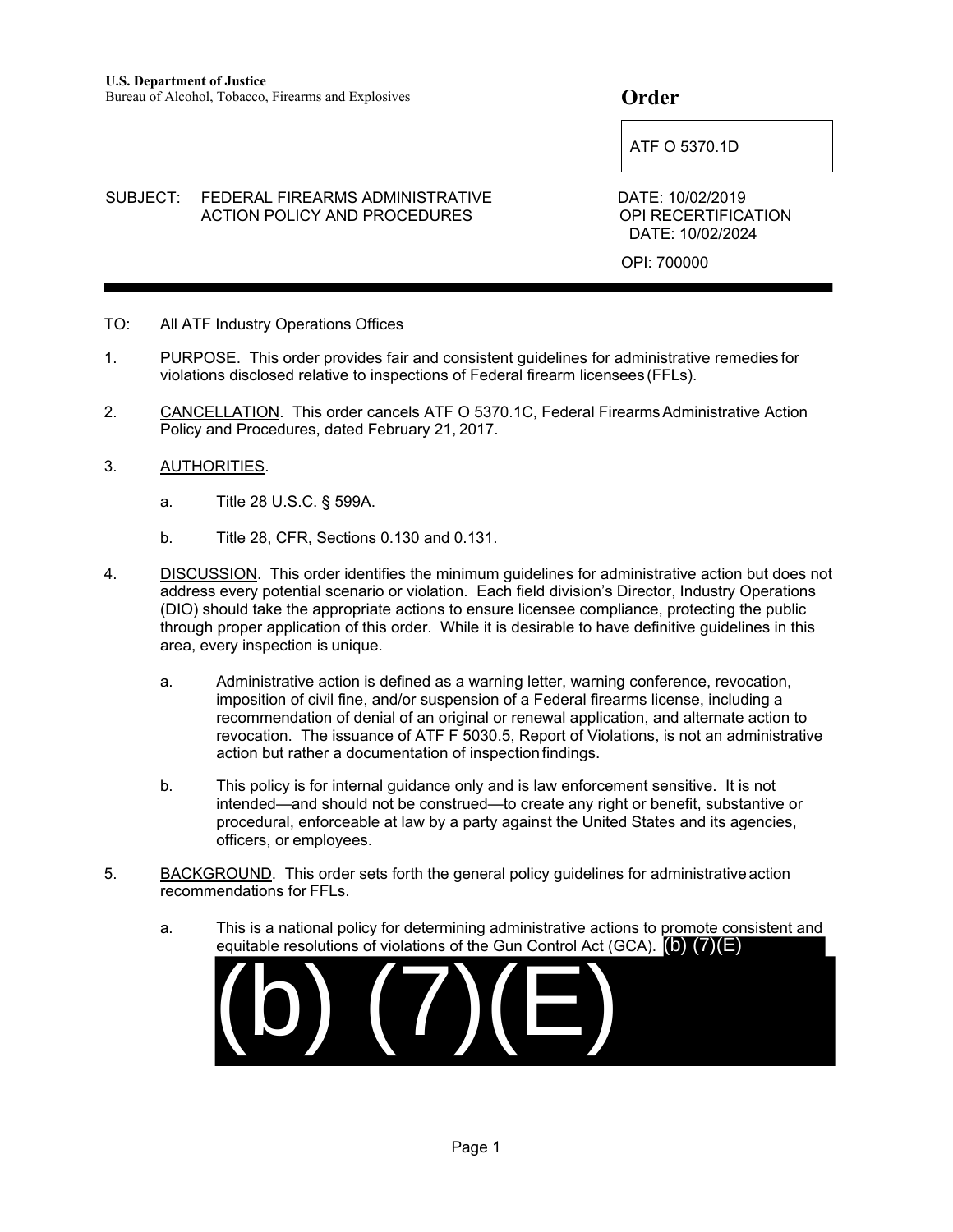- b. ATF inspects licensees to ensure compliance with Federal firearms laws by educating licensees on their responsibilities, verifying they are complying with the provisions of the GCA and its implementing regulations, and analyzing operations to detect possible diversion of firearms from legal commerce through regulatory inspections. Compliance with the GCA by the firearms industry is an essential part of addressing nationwide crime control and public safety efforts as outlined in ATF's Strategic Plan.
- c. Pursuant to 18 U.S.C. 923(e), ATF may only revoke a Federal firearms license for willful violations of the GCA and its implementing regulations. The term willfulness means a purposeful disregard of, a plain indifference to, or reckless disregard of a known legal obligation. ATF may also revoke or suspend a license, or impose a civil fine for certain violations of the Brady Handgun Violence Act and the Child Safety Lock Act of 2005. ATF may revoke for any willful violation of the GCA including all of the violations discussed in this order and any other violation of the GCA.

# 6. REFERENCES.

- a. ATF O 1100.168C, Delegation Order—Delegation of Authorities within the Bureau of Alcohol, Tobacco, Firearms and Explosives, dated 11/5/18.
- b. ATF O 3200.1A, Monitored Case Program, dated 3/19/15.
- c. ATF O 5000.19A, Industry Operations Manual, dated 4/4/18.
- d. Title 27 CFR Part 478.
- e. Title 18 U.S.C. 922.
- f. Title 18 U.S.C. 923.
- g. Title 18 U.S.C 924.
- 7. POLICY.
	- a. Unified Administrative Action Policy and Procedures.
		- (1) This order establishes a unified plan of action for resolution of violations through administrative action.  $(b)$   $(7)(E)$ <br>(b)  $(7)(E)$
		- (2) This national policy will assist Special Agents in Charge (SACs), DIOs, field counsel, Area Supervisors (ASs), and Industry Operations Investigators (IOIs) in making appropriate recommendations.
		- (3) Each inspection has unique and sometimes complex circumstances. Therefore, even in cases where violations appear willful, the field should consider the following questions when recommending administrative action:
			- (a) (b) (c) (d) (b) (7)(E)  $(b)$   $(7)(E)$  $(b)$   $(7)(E)$  $(b)$   $(7)(E)$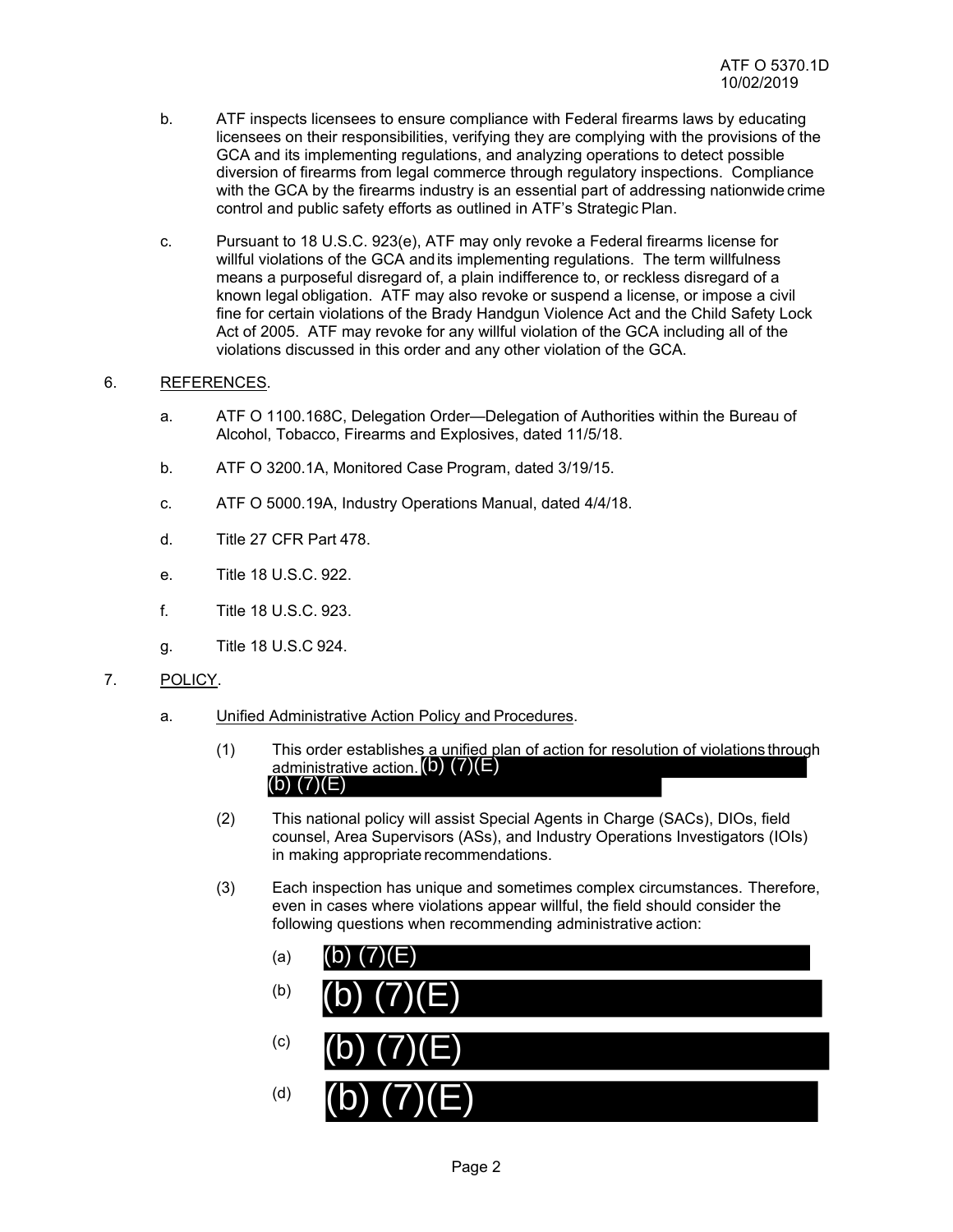

- b. Report of Violations. The field will issue an ATF F 5030.5, Report of Violations, to the FFL for all violations identified during the inspection. This action does not require a determination of willfulness.
- c. Warning Letter. The field may issue a warning letter (WL) when violations of 27 CFR, Part 478; require a formal documented action on the part of ATF beyond the Report of Violations. (b) (7)(E)

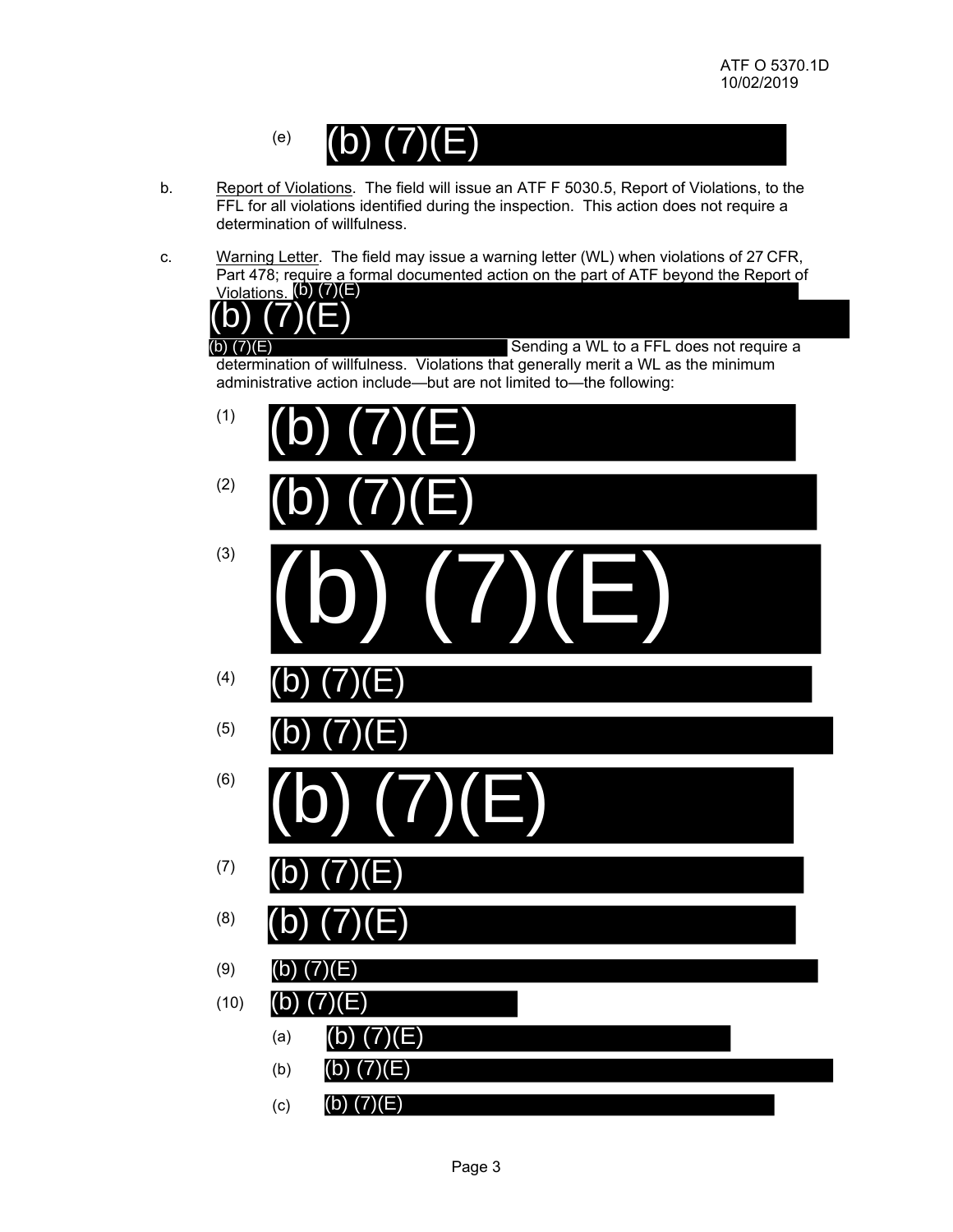

- d. Warning Conference. A warning conference (WC) lets a DIO or AS assess the FFL's potential to achieve compliance and determine any potential risks to public safety and firearm traceability. It does not require a determination of willfulness.
	- (1) It is generally appropriate when the FFL has previously been the subject of a WL or WC, and the current inspection indicates similar repeat violations, though it may be appropriate to hold a WC for an FFL without a history of previous violations or a WL in certain circumstances. The DIO may decide that a WL or no administrative action is appropriate based on the nature and number of violations, improvement with business operations since the previous inspection, compliance history, time elapsed since any previous administrative action, and other relevant factors.
	- (2) If the violations involve a corporation, ATF must invite a corporate responsible person to the WC. (Ensure a copy of the WC notification letter is sent to the FFL's corporate office.)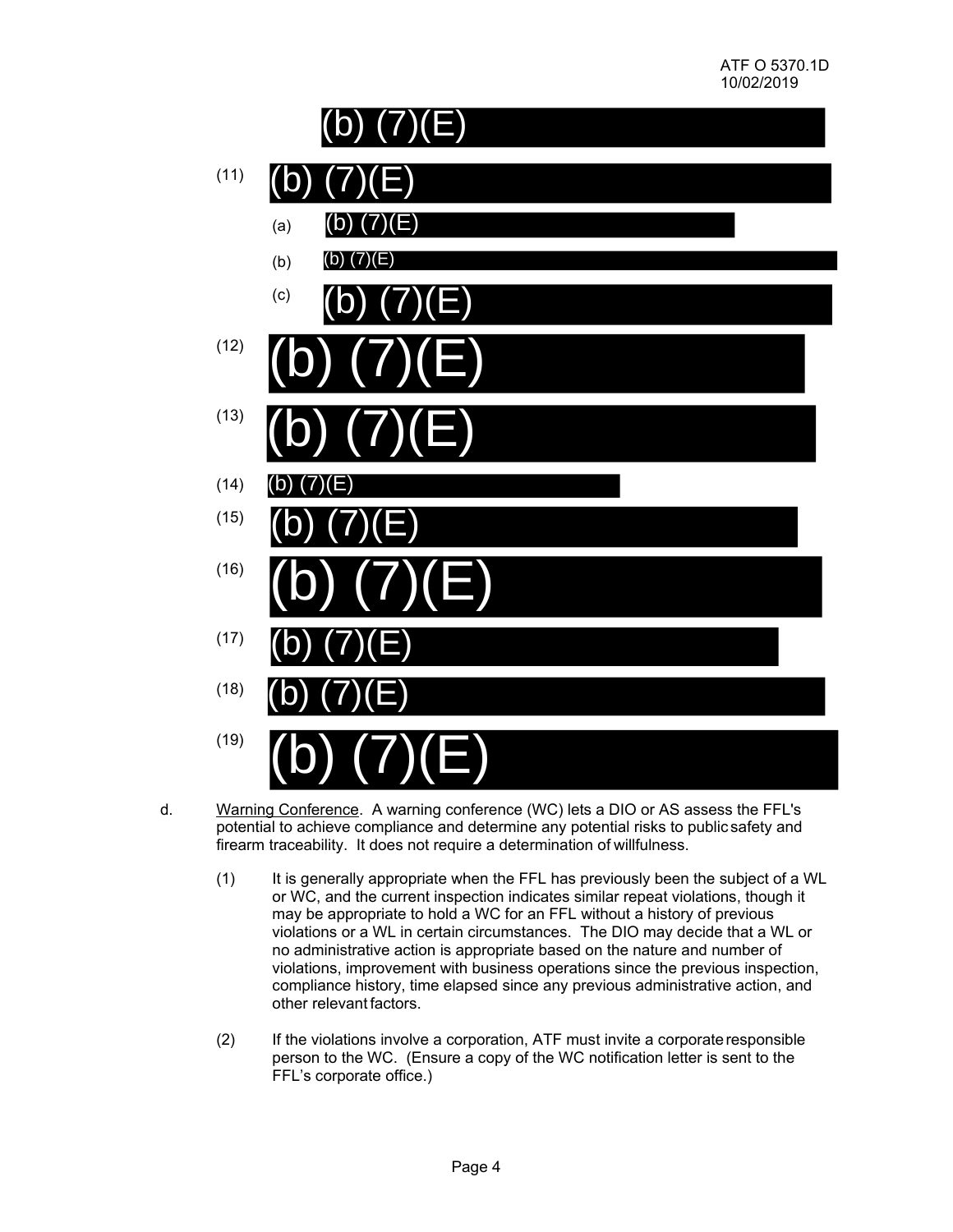- (3) During the WC, ATF should provide the FFL with specific instructions to achieve GCA compliance, and emphasize the mutual goal of ATF and the industry to safeguard the public.
- (4) Examples of violations that generally merit a WC as the minimum administrative action, include but are not limited to the following:

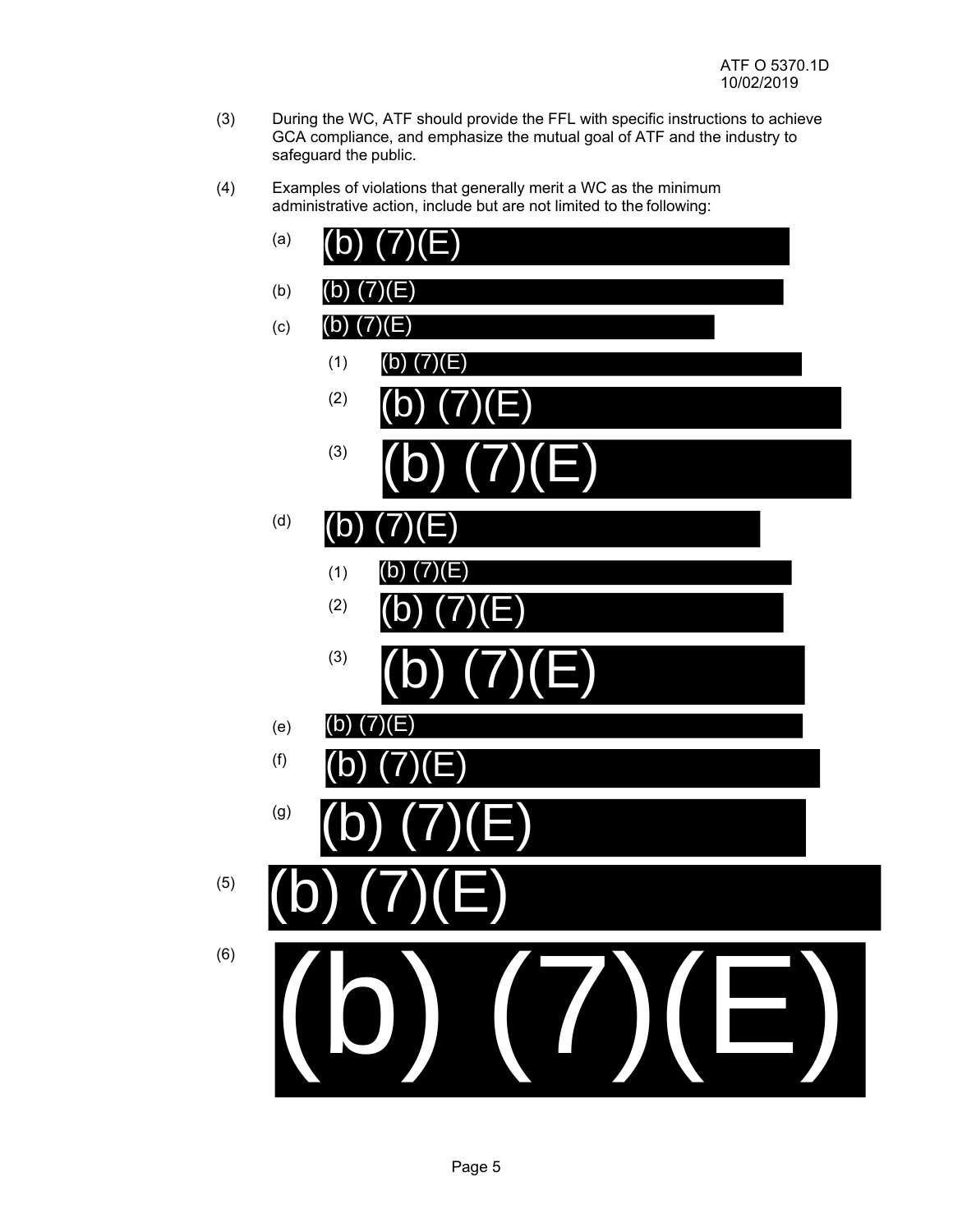- (7) In instances in which it is determined that the violations were not willful and/or the FFL is likely to come into compliance, the WC shall be the final administrative action.
- (8) The WC may include ATF Counsel and will discuss means to achieve compliance, the AS or DIO may request written proposals designed to achieve GCA compliance.
- e. Revocation Under 18 U.S.C. 923(e).
	- (1) It is necessary to establish willfulness— the field division must prove that the licensee knew its legal obligations under the GCA and either purposefully disregarded or demonstrated a plain indifference or a reckless disregard to them—to proceed with revocation under 18 U.S.C. 923(e). Not every repeat violation is per se a willful violation.  $(b)$   $(7)(E)$



(2) ATF does not have to establish a history of prior violations to demonstrate willfulness. Accordingly, ATF may revoke a Federal firearms license under appropriate circumstances based on an initial set of violations, if it meets the elements of willfulness, (b) (7)(E)



(3) ATF can establish the knowledge element of willfulness in several ways:



- (4) ATF field counsel must evaluate the facts and circumstances surrounding an FFL's alleged violation(s) to determine willfulness. Simultaneously, a copy of the Industry Operations Monitored Case Briefing Paper will be submitted to FISB. It can be later removed if the field division decides not to pursue Monitored Case Program (MCP) actions. (See 10.e.(3) for Regional Associate Chief Counsel (ACC) concurrence)
- (5) Revocation is an appropriate licensing action under section 923(e) and is strongly recommended in response to the discovery of the following willful violations which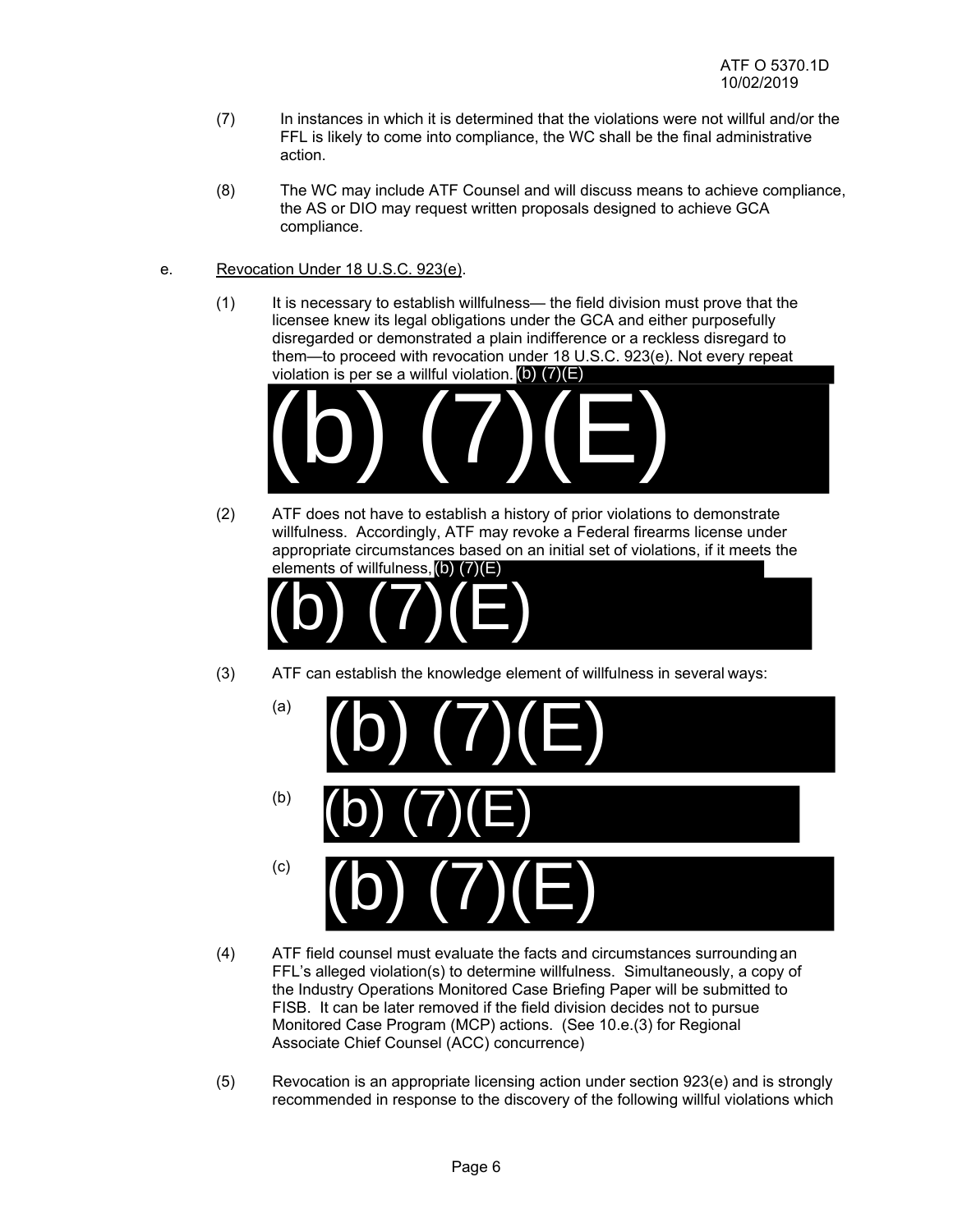directly impact the public:

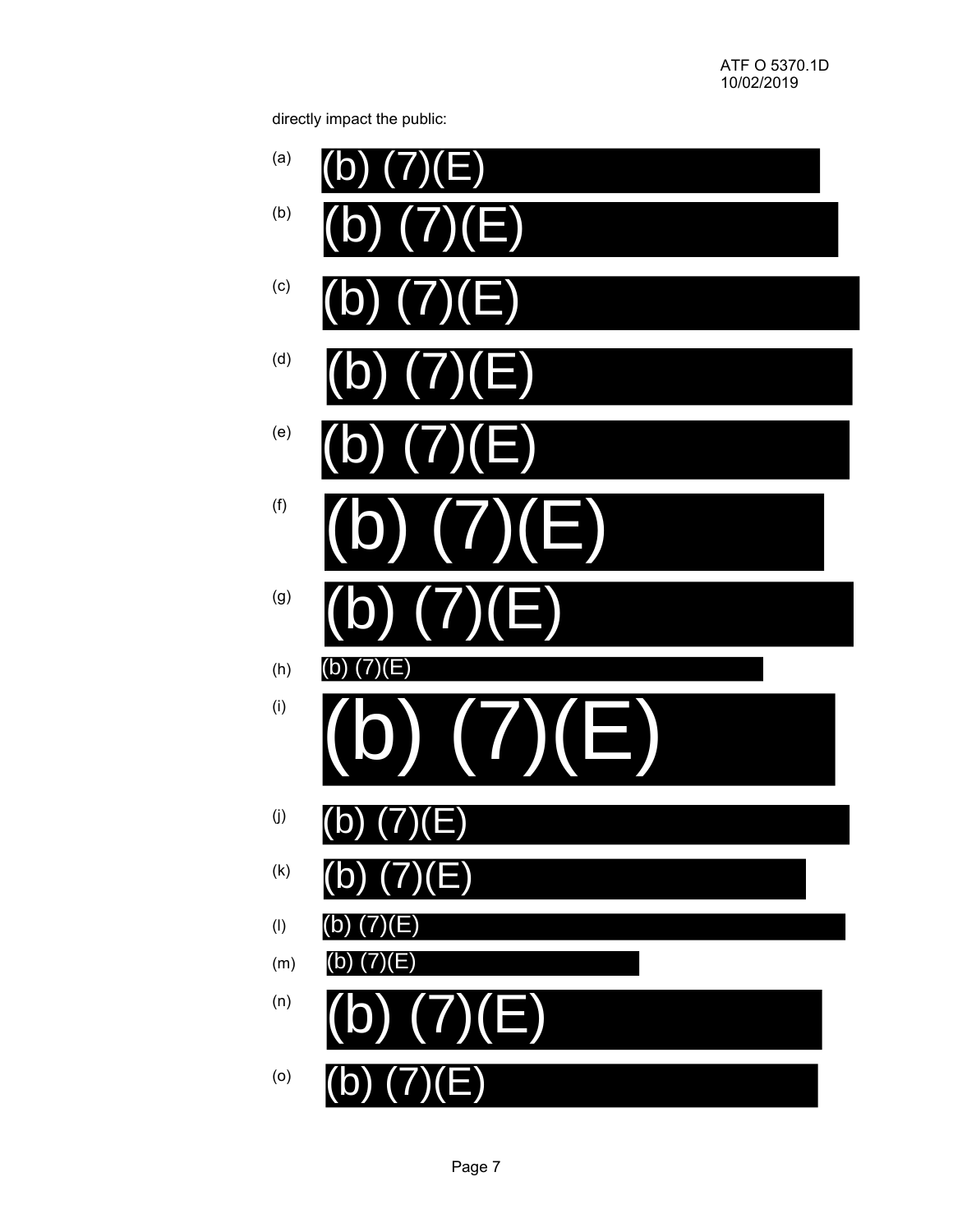## f. Fines/Suspensions/Revocation/ under 18 U.S.C. 922(t) or 922(z).

- (1) ATF may revoke, suspend, and/or impose a civil fine for violations of the Brady Handgun Violence Prevention Act and the Child Safety Lock Act of 2005. See 18 U.S.C. §§ 922(t), 922(z) and 924(p). In both situations, the proposed sanction (revocation, suspension, and/or fine) must be specifically spelled out in the Notice to Revoke or Suspend License and/or Impose a Civil Fine. The FFL has the same rights to appeal as in other GCA administrative hearings
- (2) ATF can revoke, suspend, and/or fine an FFL pursuant to 18 U.S.C. § 922(t)(5). This allows for revocation, suspension for not more than 6 months, and/or a civil fine for the transfer of a firearm and failure to conduct a NICS check required by 18 U.S.C. § 922(t)(1), where NICS was available and the person would have been denied had a NICS check been conducted. The transfer of the firearm and the failure to conduct the NICS check must be done knowingly.
- (3) ATF can revoke, suspend, and/or fine an FFL pursuant to 18 U.S.C. § 924(p) for failure to comply with 18 U.S.C. § 922(z)(1) and provide a secure gun storage or a safety device with each transfer of a handgun. With certain exceptions, this allows for the revocation, suspension for not more than 6 months, and/or a civil fine for the transfer of a handgun to a non-licensee unless the transferee is provided with a secure gun storage or safety device.
- (4) Notification of Civil Fine imposed must be made to Federal Firearms Licensing Center (FFLC) and Financial Management Division (FMD) via memo.
- (5) ATF field counsel must evaluate the facts and circumstances surrounding an FFL's alleged violation(s) to determine willfulness. Simultaneously, a copy of the Industry Operations Monitored Case Briefing Paper will be submitted to FISB. It can be later removed if the field division decides not to pursue revocation, civil fine, and/or suspension. (See 10.e.(3) for Regional ACC concurrence)
- g. Denials.
	- (1) An application for a Federal firearms license may only be denied if the applicant does not meet one or more of the licensing criteria set forth in 18 U.S.C. § 923(d). Generally, ATF will deny an application for renewal of a Federal firearms license based on willful violations of the GCA and the same criteria and procedures outlined for revocation under section 923(e) in section 6 above.
	- (2) ATF will deny applications in which an applicant: failed to provide material information required on the application or the applicant is less than 21 years old, a prohibited person, made a material false statement on the application, or is a prior willful violator of the GCA.  $(b)$   $(7)(E)$ (b) (7)(E)
	- (3) ATF field counsel must evaluate the facts and circumstances surrounding an FFL's alleged violation(s) to determine willfulness. Simultaneously, a copy of the Industry Operations Monitored Case Briefing Paper will be submitted to FISB. It can be later removed if the field division decides not to pursue denial. (See
		- 10.e.(3) for Regional ACC concurrence)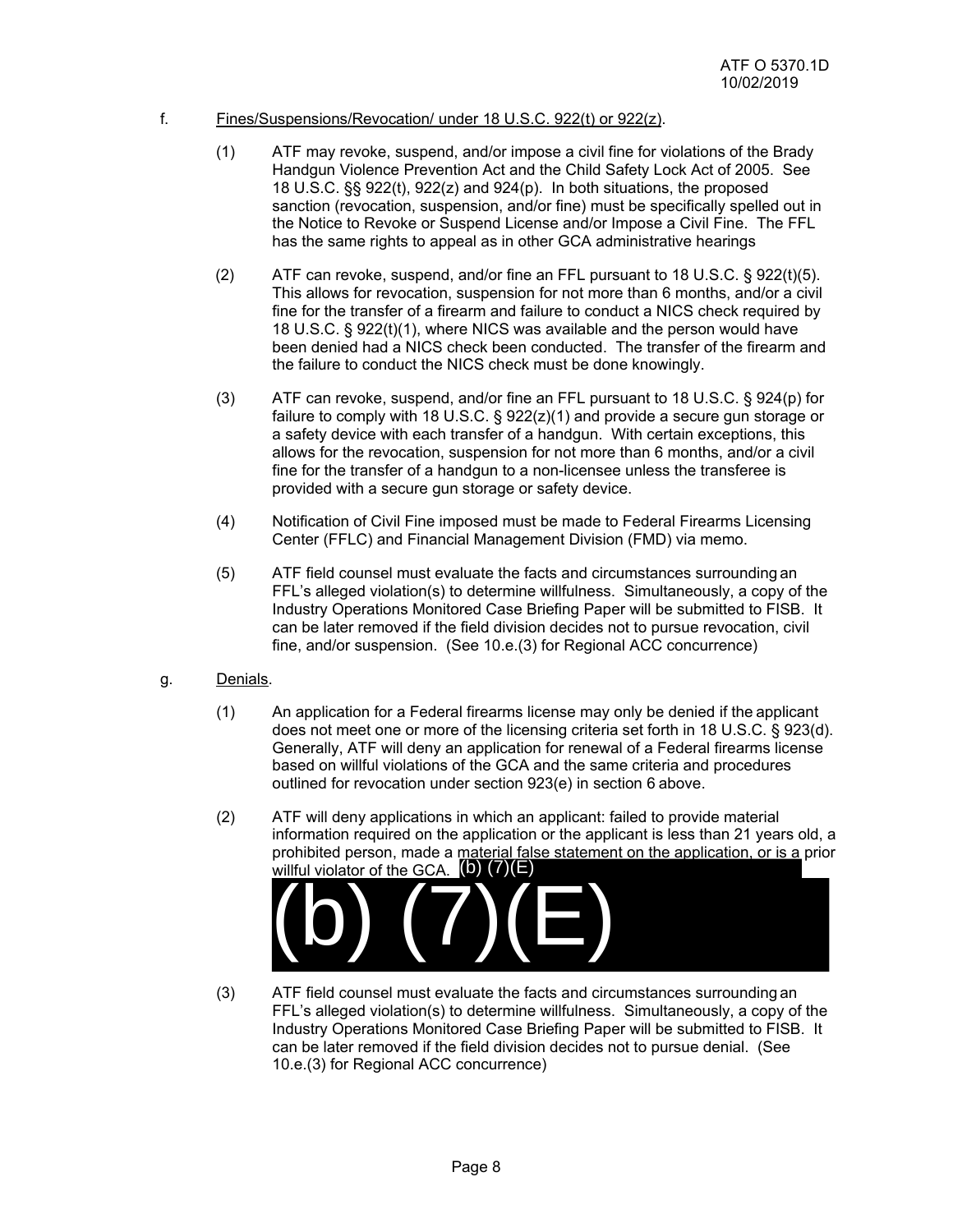## h. Alternate Actions.

- (1) For inspections that merit consideration of revocation in which the DIO proposes an alternate recommendation, the inspection is required to be submitted to the MCP for DAD (IO) review. (ATF O 3200.1A, Monitored Case Program)
- (2) ATF field counsel must evaluate the facts and circumstances surrounding an FFL's alleged violation(s) to determine willfulness. Simultaneously, a copy of the Industry Operations Monitored Case Briefing Paper will be submitted to **FISB.**

## i. Other Administrative Resolutions.

- (1) Pursuant to 27 CFR 478.72-74, the DIO may afford the FFL/applicant the opportunity to submit facts and arguments for review, consideration and make offers of settlement before or after the issuance of a Notice of Revocation/Denial requiring DAD, Industry Operations (IO) approval. Examples include a request for a temporary closure period or a requested date of revocation after an agreed upon liquidation period. In appropriate situations, wherein the division believes the case may be resolved without conducting a hearing, the DIO may also offer the FFL an opportunity to meet with him/her to discuss potential resolutions of the matter after the issuance of a Notice of Revocation or Denial.
- (2) Following the issuance of the Notice to Revoke/Deny a DIO may consider alternatives to issuing a Final Notice of Denial of Application, Revocation, Suspension, and/or Fine of a Federal firearms license with the concurrence of the DAD (IO). The DIO should consult and work closely with field counsel on the negotiation of terms and conditions to which ATF may appropriately agree to settle or resolve.
- 8. GENERAL GUIDANCE. The division management team may consider the appropriate administrative actions. The DIO will seek advice of field counsel and the ACC (East/Central/West), when seeking Administrative Actions (Revocation/Denial/Suspension/Imposition of Civil Fine) for DAD (IO) approval and the AD, Field Operations (FO) when considering the appropriate administrative action.
	- a. This order does not mandate doing any administrative action in a sequential or consecutive order. For example, a WC may be held or revocation sought after the first inspection if violations impact public safety or obstruct firearms traceability. Conversely, a WL may be issued even if the prior inspection resulted in a WC.
	- b. The DIO or AS will conduct WCs.
	- c. The DIO will ensure the timely initiation of administrative action occurs within 30 days of the IOI report submission date. They should finalize and issue the post-conference letter for cases requiring a WC, no later than 90 days after final DIO review unless there are mitigating circumstances. The AS should issue a WL within 15 days of his or her review.
	- d. The area office should submit cases involving potential denials/revocations to the DIO within 30 days of the inspection submission date. The DIO has 120 days, inclusive of Counsel review, upon receipt of the inspection to issue the Notice. Field counsel will have a maximum of 60 days to review and prepare the Notice in final form for submission to the DIO for review and issuance. The DAD (IO) will be notified by the DIO via FISB if these periods are not met.
	- e. Inspections may be suspended from MCP with DAD (IO) approval if the field division decides not to pursue administrative actions meeting the MCP criteria. Suspension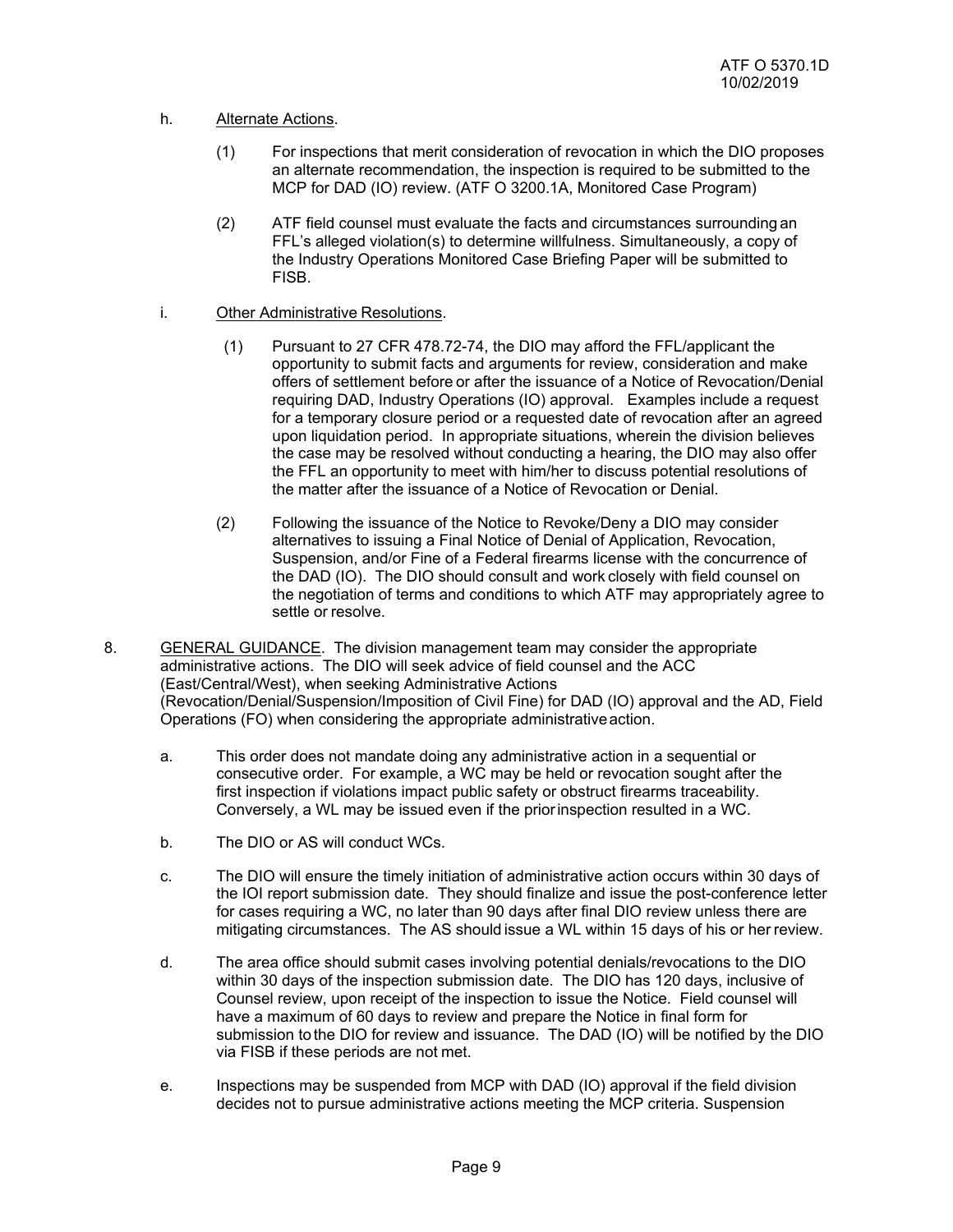requests are submitted via Post Inspection Information.

f.



## 9. HEADQUARTERS POLICY REVIEW AND ALTERNATE RECOMMENDATIONS.

- a. ATF must handle inspections and investigations with recommendations for administrative actions that meet the criteria of the MCP (e.g. revocations, denials, imposition of civil fine, suspension and/or alternate to revocation/denial etc.) per ATF O 3200.1A, Monitored Case Program.
- b. Alternate recommendations to revocation (see section 7.h) require concurrence of the DAD (IO) before proceeding. Refer to AS Manual for additional guidance.
- 10. FIELD RESPONSIBILITIES. Responsibilities for field personnel and management are as follows:
	- a. Industry Operations Investigator. The IOI:
		- (1) Will conduct the inspection per established ATF guidelines, including use of the approved case management system. If they uncover violations, the IOI will obtain and preserve all available evidence and document the violations to show if the violations were willful, including copies of Forms 4473 and Acquisition and Disposition records since only documented violations will be cited in the Notice. The IOI will then make the appropriate recommendation based on the guidelines contained herein and forward the inspection to the AS.
		- (2) Must communicate with and notify the AS of violations, findings, and other circumstances impacting public safety upon discovery.
	- b. Area Supervisor. The AS:
		- (1) Will review all firearms inspection reports and associated exhibits maintained within the approved case management system to ensure the IOI's recommendation meets established guidelines and evidentiary requirements, they adequately performed all relevant inspection work steps, and they correctly entered all necessary data.
		- (2) Must communicate with the DIO and notify them of violations, findings, and other circumstances impacting public safety upon discovery.
		- (3) Independently evaluate the IOIs recommendation and insert their recommendation in the approved case management system. If they disagree with the IOI recommendation, the AS will document the reason(s) within the recommendation section of the case management system. The AS must submit cases meriting WC, revocation, denial, fine, or suspension to the DIO within 30 days of the IOI submission date.
	- c. Director of Industry Operations. The DIO shall:
		-